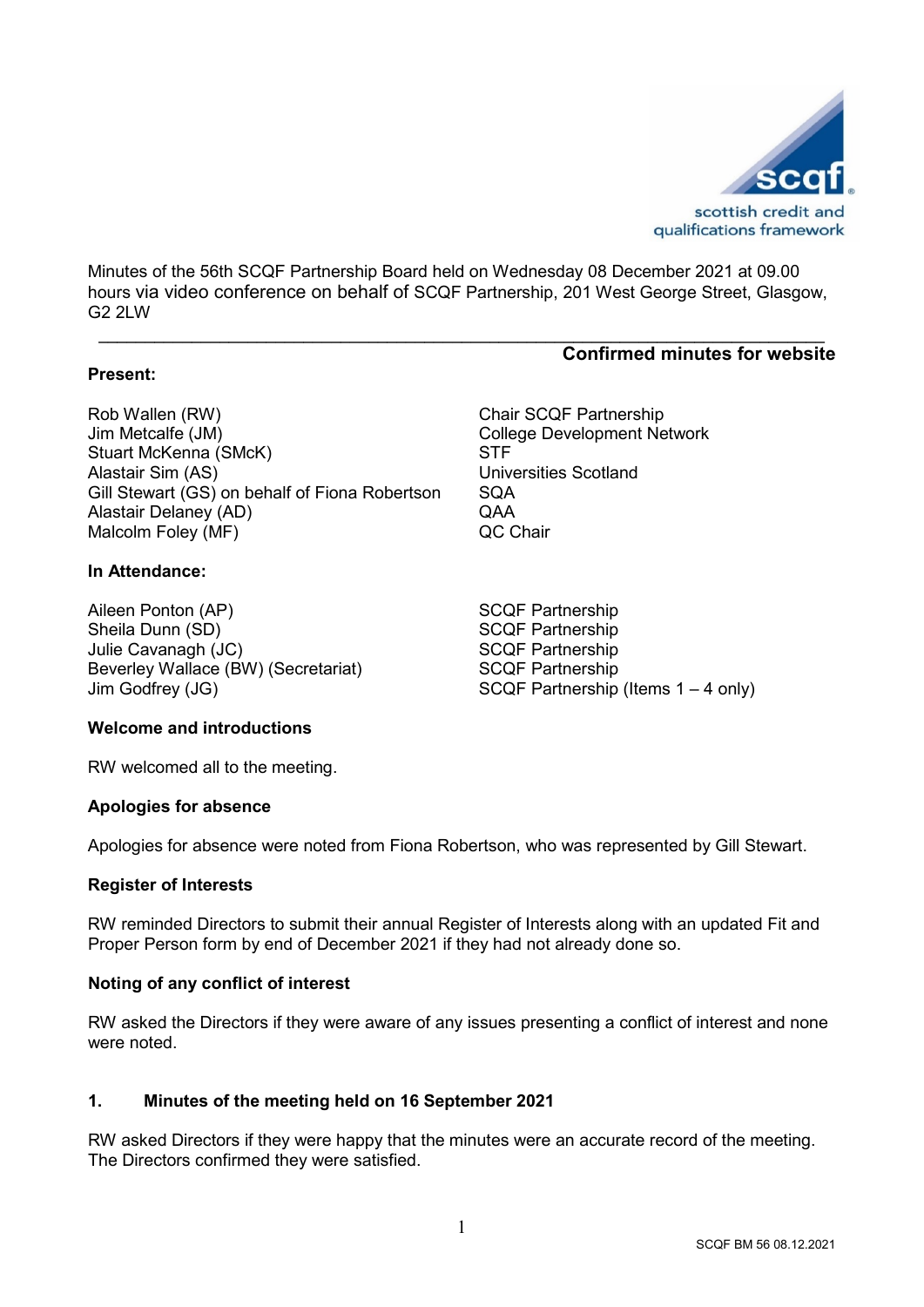RW then talked through the redacted minutes for the website. The Board agreed to the redactions but with the following caveats: Item 4, paragraph 2 - leave in one sentence referring to the external audit tender process; Item 8, paragraph 4 – redact the paragraph but leave in the first sentence; and Item 10 – leave in one sentence referring to CGLI.

### **2. Matters Arising**

AP updated Directors on the recent issues in recruiting a Finance Officer for maternity cover and the subsequent appointment of JG as detailed in Item 4. JG was formally introduced to everyone attending the meeting and the Board then noted the matters arising.

## **3. Management Accounts 2021 – 2022 Quarter 2**

AP began by informing Directors that consultancy costs were now unlikely to be incurred for the 'Learning for Sustainability' Project and as a result the grant would generate mostly additional income. Also a further budget forecast re-profiling exercise was planned for end of December where further savings were expected to be made. In relation to the conference, this was now going ahead online and would be picked up in further detail in item 7. Finally, the new leased broadband line had been installed and although the monthly outgoings would increase it was felt the benefit of a more stable connection outweighed the costs.

RW then invited JG to provide any additional comments. JG had no comments on the paper however told Directors that the financial records were in excellent order and that they could have confidence in the organisation's record keeping and accounting.

Asked if the delay to the third phase of the Skills Recognition project would have an impact on the budget AP responded saying there would not be any impact as payments from GCU were up-todate. Also there were no further monies due until the next financial year when phase three was expected to commence and a further budgeting exercise would take place once commitments were known.

MF then asked if consideration had been given as to whether the current level of dilapidations accrued were sufficient. AP explained that this had been discussed at the last ARC meeting and it had been agreed that there was no need to revisit a dilapidations report commissioned in 2018. Instead a decision was made to use the upper figure given in the report of £48k plus vat as a guide and that enough money would be set aside over the next two years to cover this. The Board then approved the Q2 Management Accounts.

# **4. Report from the Audit and Risk Committee**

As detailed in the ARC minutes attached to the paper, AP brought Members attention to an issue regarding a request to carry forward an underspend of £46k of SFC's funds.

Columns for 2022-23 had been added to the risk strategy, with the funding risk showing as amber as SG and SFC had not yet confirmed funding. The risk around recruitment and retention had been downgraded due to the appointment of maternity cover for the finance post. The Board then noted the business of the ARC and agreed the amended risk strategy. JG then left the meeting.

# **5a. Report from the Quality Committee**

MF provided a brief update as detailed in the paper with the exception of the matter relating to CGLI that would be picked up as item 5b on the agenda. Additionally, MF highlighted that, in terms of more than one Framework logo appearing on a certificate of an SCQF credit rated programme, it was agreed that the current guidance not allowing more than one logo should remain unchanged. It was agreed that multiple logos and multiple levels would be confusing for learners and employers. However an information note would be developed to clarify the rationale for this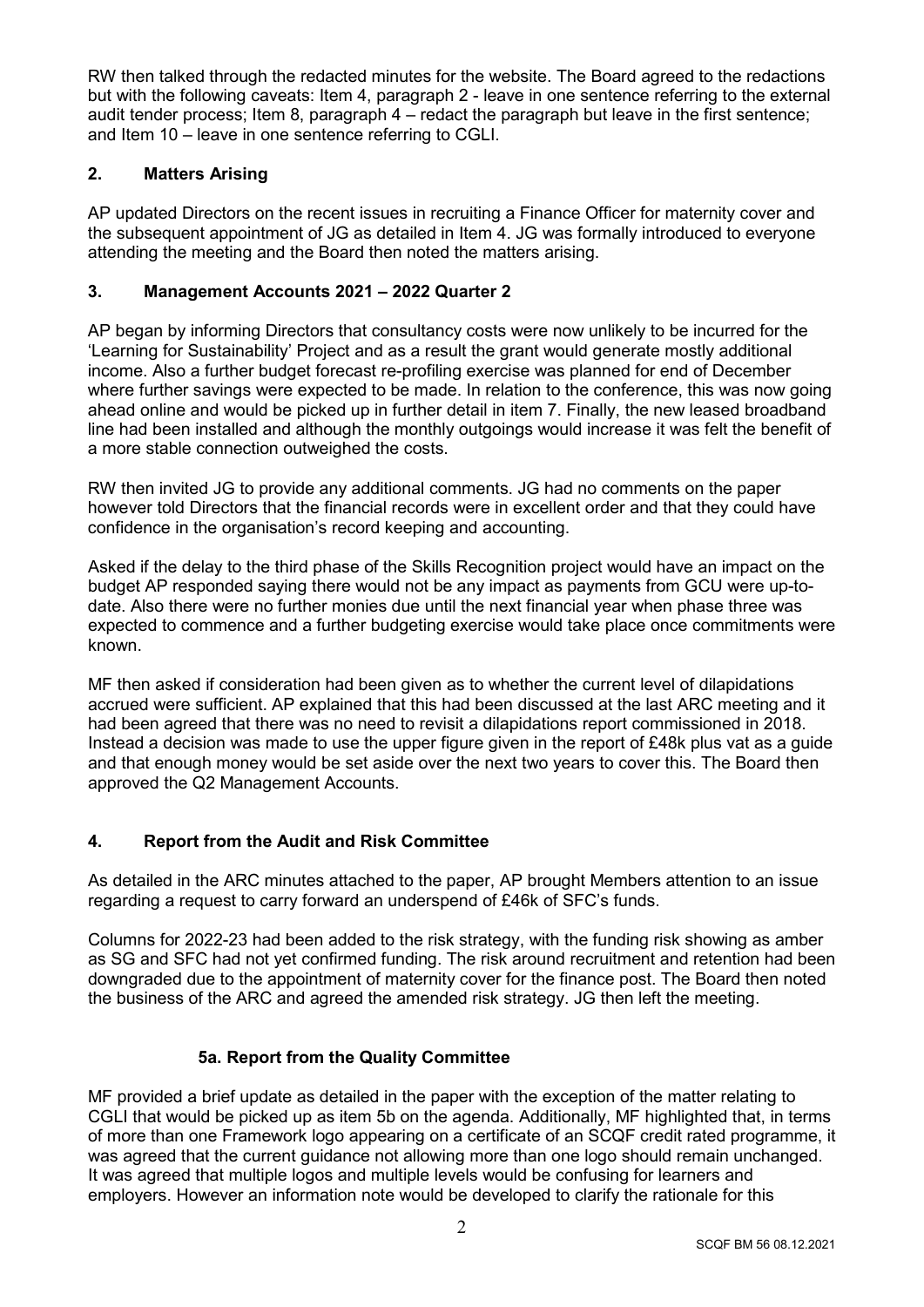approach which was not the same as in other parts of the UK. The Board were then happy to note and endorse the business of the Quality Committee.

# **5b. CGLI Ceasing Credit Rating**

Having been informed of CGLI's intention to cease as a CRB in Scotland at the September 2021 Board meeting the Board approved the set of actions indicated in the paper. They also agreed that the Chair would write to CGLI detailing the decision of the Board and next steps.

# **6. CEO Report**

AP highlighted a number of key sections of the CEO report. The Veterans' Skills and Qualifications Mapping Tool was progressing very well. The steering group were very pleased with a recent demonstration of the tool and following planned live testing with veterans it was hopeful that it would be launched at the end of January 2022.

The Partnership's new Development Officer had been making significant progress in signing up new Inclusive Recruiters, with 8 new signings from a good range of sectors. These new signings were being followed up to obtain blogs and testimonials. The number of School Ambassadors was also increasing with applications being received for bronze, silver and gold status.

Further to the update provided in the paper regarding the issue with UCAS recognition, a meeting was planned with AP, SD along with SQA Awarding, SQA Accreditation and UCAS on 9 December 2021 to seek clarification on how to move forward.

Finally JM thanked SCQFP staff for organising the School and College Ambassador event in November that he had chaired. JM felt the event had gone extremely well and there had been a far greater engagement that he had expected. AP added that event had resulted in schools enquiring about the School Ambassador programme and how they could form links with colleges. The Board then noted the update from the CEO.

# **7. Update on conference for 2022**

JC provided an update as detailed in the paper and also provided some additional updates as follows:

- a chair had been approached and a response was awaited;
- $\bullet$  the conference would run from  $10.00 3.30$ .
- there would be five workshop/seminars running in the morning and again in the afternoon;
- a speaker from Opito had been approached;
- the Cabinet Secretary had confirmed a keynote for the afternoon session;
- the conference would celebrate 21 years of the SCQFP but aimed not to be too reflective but more forward looking;
- the aim was to have the agenda finalised by the end of December.

JC then offered Directors the opportunity to host the workshop/seminars should they wish to get involved, to which a number of Directors responded positively. In light of CDN being selected as the conference organiser JM requested that it be noted that he had no involvement or influence in the tender process. The Board then noted the contents of the paper, were asked to hold the date of Thursday 24 March 2022 in their diaries and to contact AP if they were interested in hosting one of the workshop sessions.

### 8. **Strategic Plan Development 2022-25**

Directors were asked for their input in shaping the new Strategic Development Plan 2022-25 in time for the March 2022 Board which would in turn help set the context for the 2022-23 Operational Plan.